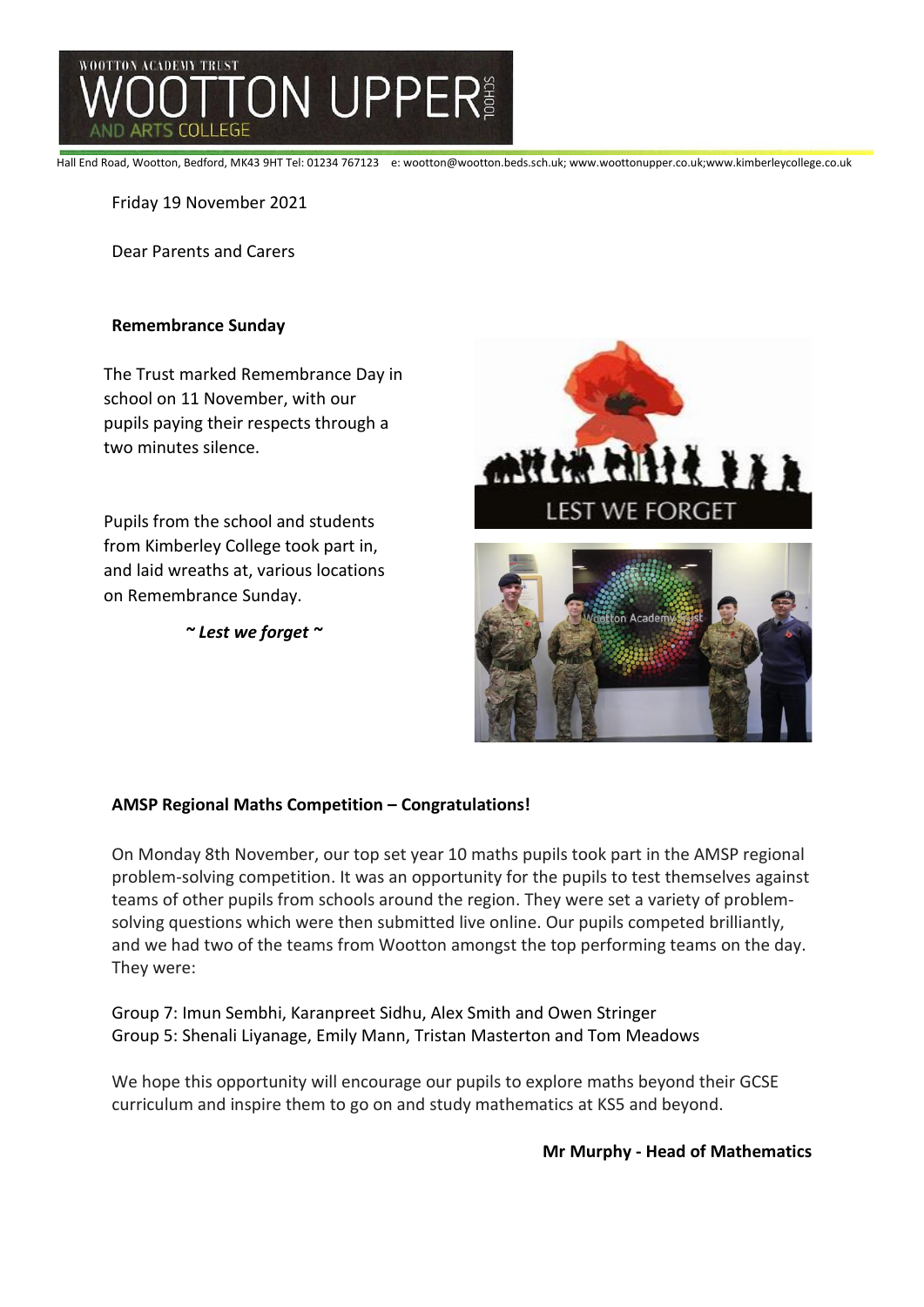# **Lost Learning Time**

We are currently focusing on reducing lost learning time, with pupils arriving on time to lessons and working hard for the full session. Some pupils are not prioritising a prompt arrival in class.

Lateness interrupts the learning of others, as well as meaning that late pupils have missed the introduction with key information. We want all our pupils to use their learning time well, to make excellent progress.

Our pupils know this is a key focus. Lateness is logged on ClassCharts. Lateness is arriving to class after the lesson changeover time has passed. Persistent lateness will be followed up with detentions.

## **Christmas in a Box**

All tutor groups are preparing a Christmas in a Box. This means they are donating items that can be passed on to local families in need, and each tutor group will submit one box of food. If you feel able we would be delighted for you to support this initiative. Food should be submitted by 1st December and have a use by date later than 28th December. Please see the end of this newsletter for further information.

### **Thank you for a Tesco Donation**



Hannah Sexton brought a large donation of school supplies in from Tesco - pencil cases, stationery, cards, frisbees, bags, revision cards and so on.

We have been using these to support and reward our pupils. They are much appreciated!

**Mrs Rydeheard – Safeguarding Officer**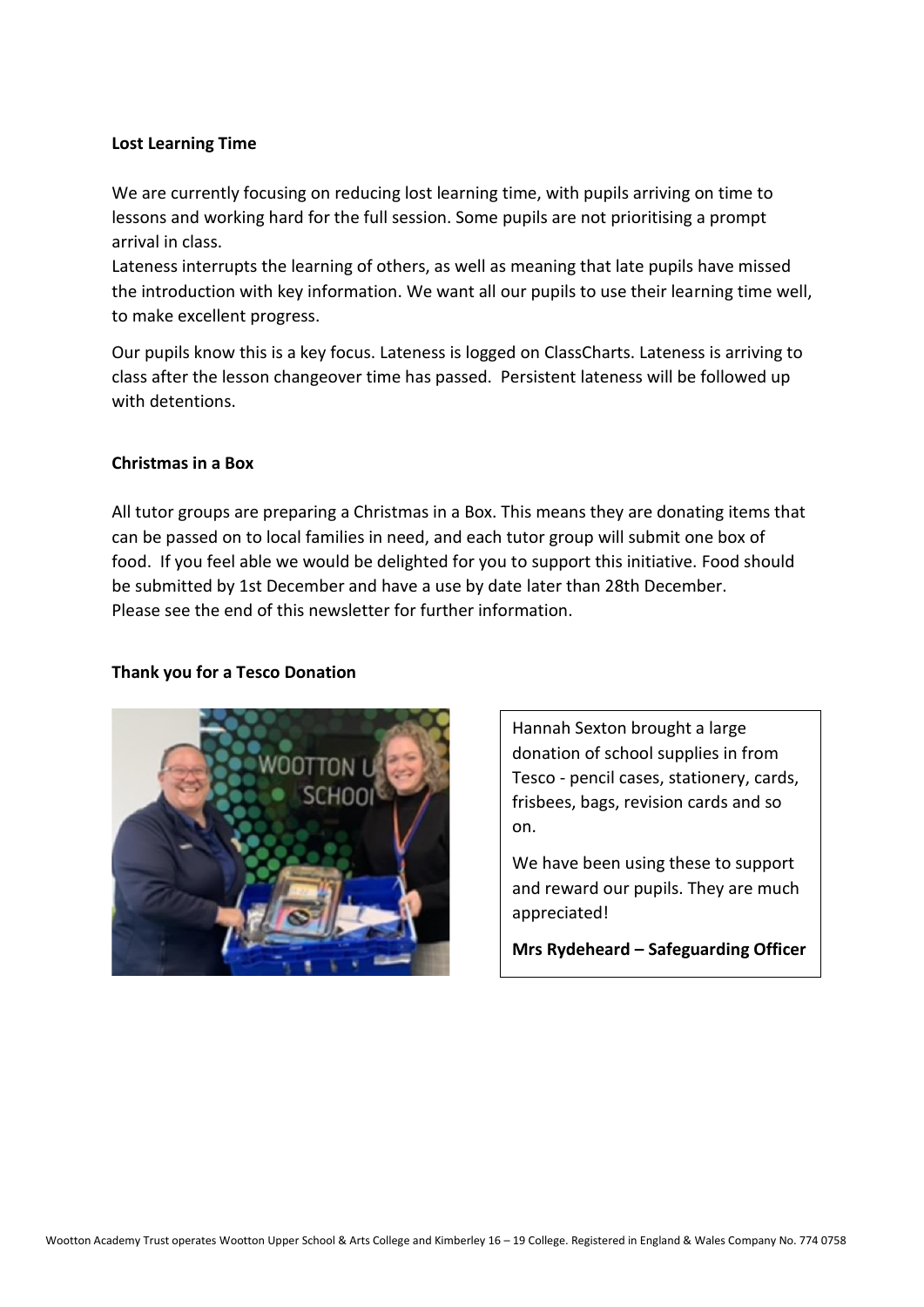# **Sporting Success**

This week was very busy for the PE department with a number of fixtures and training sessions across both Wootton and Kimberley.

The U15 football girls played their final group match in their football league on Wednesday against Kempston Challenger Academy. After 3 draws in their previous matches against Mark Rutherford, Etonbury and St Thomas More, the girls put in a magnificent performance to finally get a win and what a win it was with a 10-0 victory at home! They now face a nervous wait on the outcome of other fixtures to see if they have made the semi-finals. A special mention must go to **Chloe Brimley** who scored 6 goals on her return after a lay off.

### **U15 Football U14 Netball**





Also, on Wednesday the U14 Netball girls took part in the county tournament at Bedford Academy. The girls have really grown under the tutelage of Miss Halliwell this term with girls playing in new positions and they demonstrated this by finishing 5th overall out of the 10 teams in their league. Their biggest win was a 14-1 victory against Bedford Green Acre. Well done to **Camilla Raja** and **Jess Jimenez** for their amazing support throughout both in attack and defence. Player's player was captain **Hannah Bushell** who turned over possession numerous times and the coaches' player was **Evie Atkins** who worked the circle well and scored at will.

The U16 girls played their tournament last week and also came 5th overall. Player's player was **Lottie Owen** with Miss Halliwell giving her coach's player awards to **Amelia Carter** and **Jess Norman**.

### **U16 Netball**





**Riley Evans** in Kimberley College colours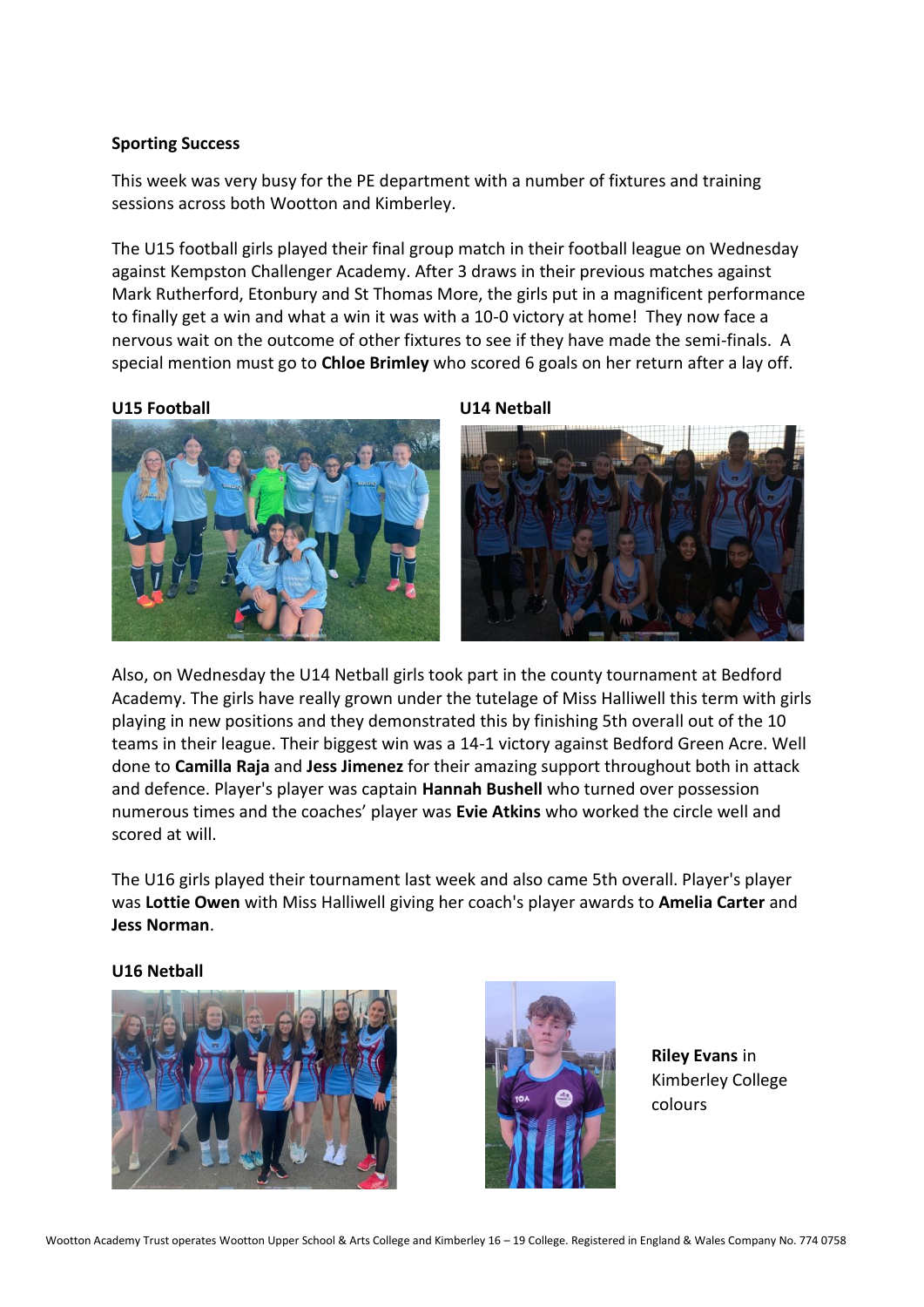Another special mention must go to Year 11 pupil **Riley Evans** who represented Kimberley College on Wednesday in their league match against Samuel Whitbread. Riley who was recently selected for the Bedfordshire Schools County squad was playing in his second match for the college. After being 3-1 down at half time the team put in a huge second half performance with Riley scoring 4 goals to seal a 6-3 win which the team will savour for the rest of the season. This highlights the opportunities available to our Year 11 pupil that if they work hard in training and matches there will be chances to play for our 6th form sports teams and get a real feel for the Kimberley experience. Thank you also to Mr Durcan for refereeing the match.

We have had over 30 Year 9 boys attend football training both last Wednesday and this week as Mr McTernan prepares the squad to take on Sandy in the first round of the County Cup. This game is still to be fixed with the winners of this match to play St Thomas More in the next round. Training will continue every Wednesday until Christmas in preparation for the league games in the New Year.

Next week our U15 Netball girls get their chance to play in their county tournament on Monday again at Bedford Academy and we wish them the best of luck. The Kimberley Football teams have fixtures on Wednesday where the girls play a 5 a side tournament also at Bedford Academy and the boys play The Football Education Academy at home on Wednesday (2:30pm) where our Y9-11 boys training can watch and aspire. Finally, the U16 rugby team travel to Sharnbrook on Thursday to play their return match after a good win at home in September, KO 2:45pm.

As we approach the end of the month and with fixtures now being played earlier due to lack of light at 4pm can I politely request that while parents and family are more than welcome to spectate at fixtures they arrive after school at 3pm due to the current restrictions on site.



# **Science Stars of the Week – Well done!**

**Year 9** Isaac Rexworthy Ali Iqbal

**Year 10** Arhum Syed Lucy Ahearne

**Year 11** Issy Castleman Morgan Roach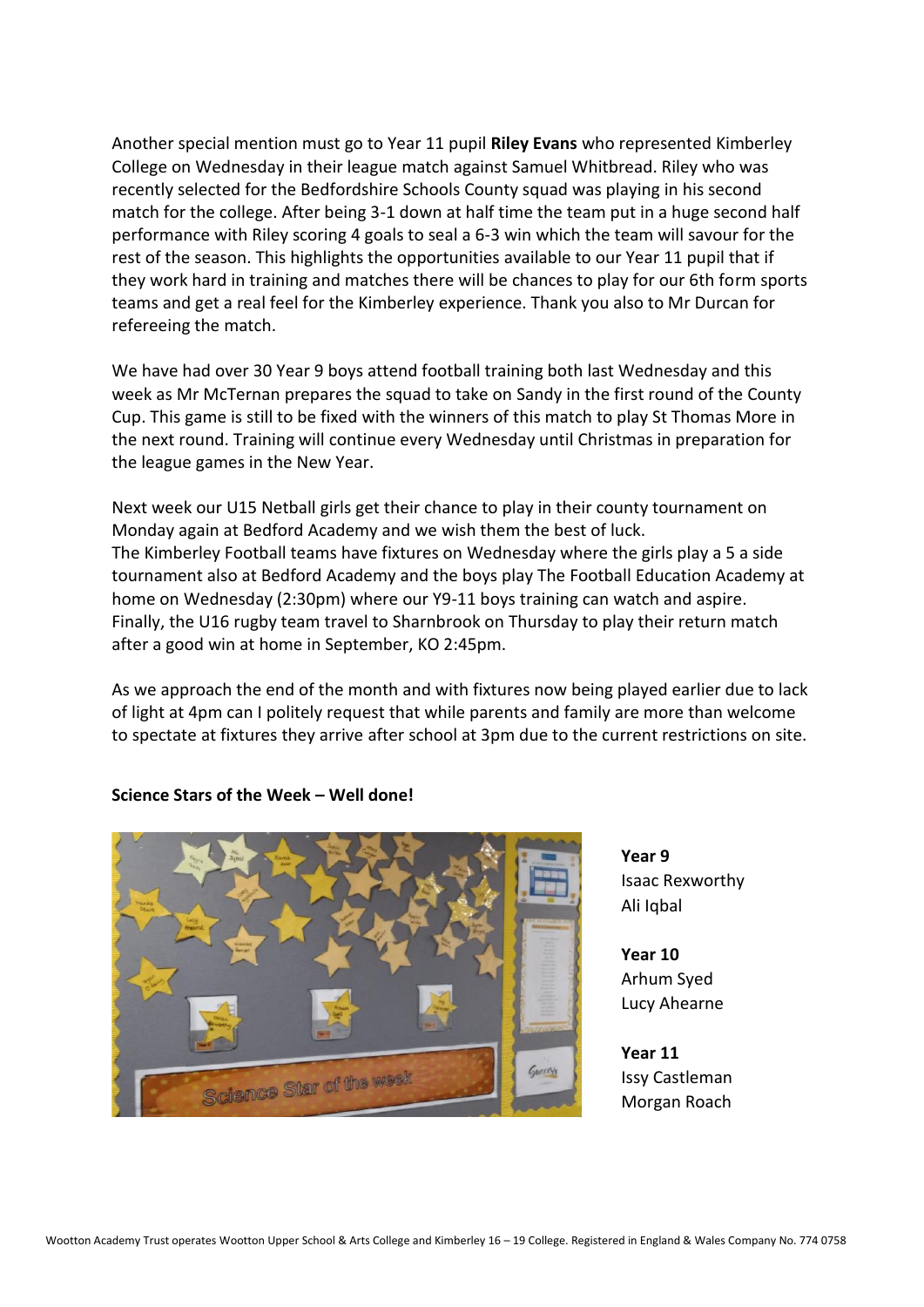## **Assessment weeks**

I would like to pass on congratulations to all Year 9 and 10 pupils for their mature approach to their assessments, last week and this week. These help us capture a 'working at' grade for each pupil, and you will receive this in a grade sheet which we send home around three weeks after the end of the assessment week.

All our pupils have a Minimum Expected Grade (MEG) which tells pupils what they should be achieving by the end of Year 11, in the GCSEs. Many pupils beat their Minimum Expected Grade, and these MEGs shouldn't stop anyone striving for higher grades.

Most pupils make stepped progress over the time they are with us, and should aim to steadily improve their grades. Pupils do this by responding to the advice and feedback of their teachers and using tasks, including homework, to revisit topics and subjects. We all have to revisit knowledge and ideas lots of times so that it 'sticks'!

# **Upcoming dates for your diary:**

Teacher training day (school closed to pupils) Friday 26<sup>th</sup> November Year 10 Parents Evening Thursday 9<sup>th</sup> December Last school day of the autumn term Friday 17<sup>th</sup> December

Kind regards

CNCNOM

Mrs McMorn Head of School